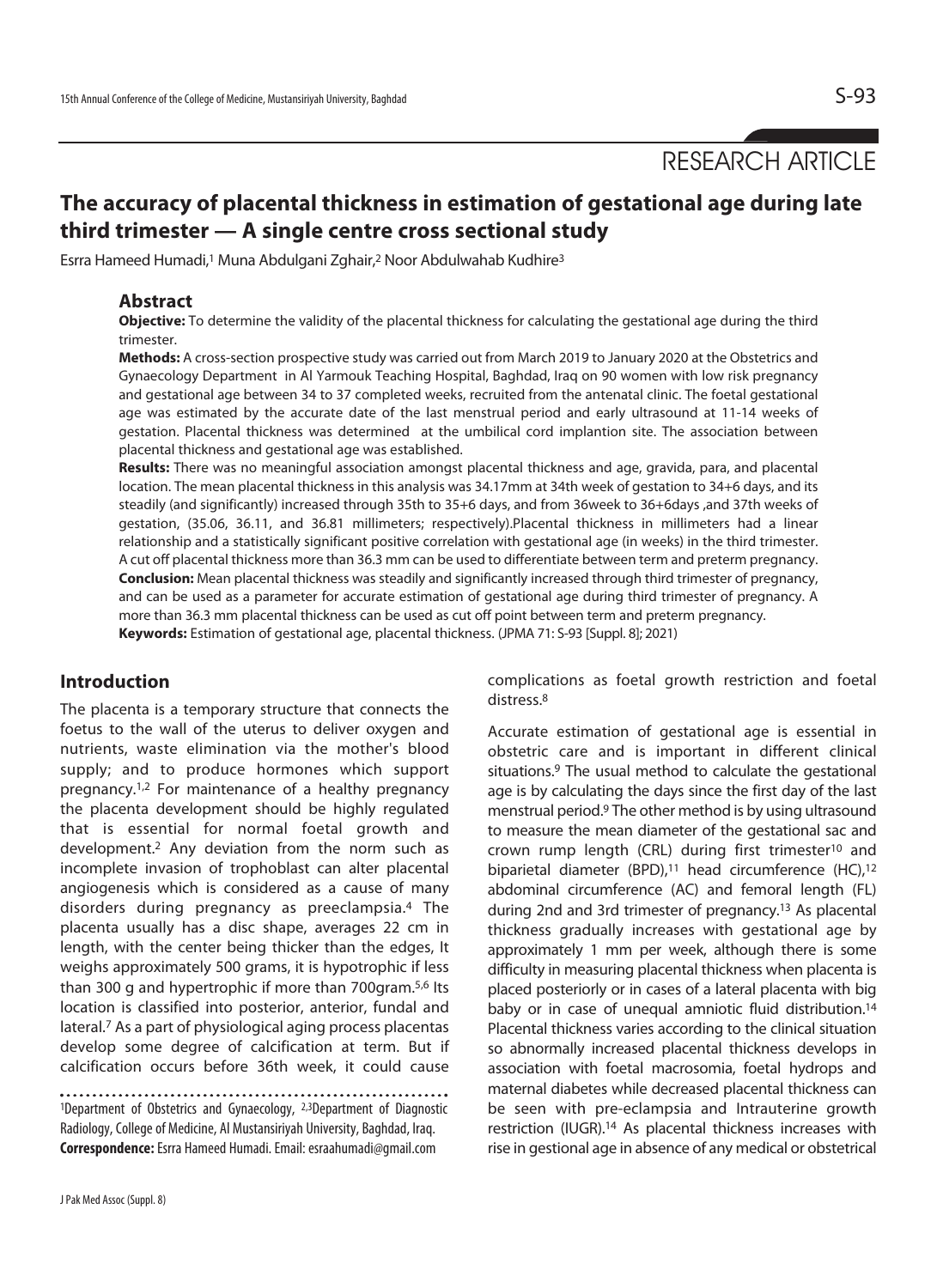complication, so it can be used to approximate gestational age in low risk pregnancy.

# **Patients and Methods**

A total of 90 pregnant women with low risk pregnancy between 34 to 37 completed weeks of gestation were included in this hospital-based cross-sectional study conducted at Al Yarmouk teaching Hospital, Baghdad, Iraq between March 2019 - January 2020. The sample size was calculated based on the correlation coefficient R=0.01 and using alpha 0.01 Beta 0.01 with reference to the Nigerian study.15 The figure calculated for the sample size was 63 and in order to increase the accuracy of our findings the figure was increased to 90. It was approved by the Scientific council of obstetric and gynaecology/the Iraqi board for Medical Specialization, The gestational age was estimated depending on accurate dates of the last menstrual period (LMP) and early ultrasound (US) between 11-14 weeks of gestation (using crown rump length). Any woman with unsure LMP, lactation amenorrhoea, irregular cycle and women on contraceptive pills for the last 3 months prior to pregnancy were excluded. Pregnancy complicated by amniotic fluid abnormality, medical disorder, intrauterine growth restriction, foetal anomalies, multiple pregnancy, placental abnormalities, poor visualization of the placenta and site of cord insertion and women who had started labour, were also excluded. Informed verbal consent was obtained from all participants who met the inclusion criteria. A detailed history and clinical examination and investigations were sent. US scan was done with sector probe 3.5MHZ logic p5 TOSHIBIA ultrasound convex array transducers . The foetus were examined for any anomaly, amount of liquor and GA was estimated by measurements of foetal biometry (femoral length, parietal diameter and head circumference). For placental position, morphology was determined and thickness in millimeters was measured with patient in supine position with a moderately distended urinary bladder, and with no uterine contraction. The measurement should be at the level of cord insertion and averaging the three measurements for each patient.

For statistical analysis, the chi square test was used to

evaluate the discrete variable. T-test and one way ANOVA was used to evaluate differences in mean among 2 groups and more than two groups, the post Hoc Tukey test was used to assess which pair was meaningful with r being the correlation coefficient and representative of the magnitude and direction of a relationship.The receiver operator curve was used to validate various parameters when distinguishing active cases from the control (negative cases) and the area under the curve, i.e. The AUC and its p value recommended this validity (if AUC > 0.9 means excellent test, 0.8 - 0.89 means good test, 0.7 - 0.79 fair test and otherwise unacceptable). Trapezoidal method was used to estimate the curve. SPSS 22.0.0 (Chicago, IL) software package was used for statistical analysis, p<0.05 was considered significant.

# **Results**

A total of 90 pregnant women with low risk pregnancy their mean age was 28.1  $\pm$  8.2 years. in terms of gestational age they had almost similar distribution (from 34 to 37 weeks) and distribution as follow 34-34+6day 18 (20%), 35-35+6 days ,24 (26.7%), 36- 36+6 days, 26 (28.9%) , 37 compeletd weeks, 22 (24.4%). The mean of the gravida of the patients  $\pm$  standard error mean (SEM) was 3.9  $\pm$  0.2, the mean of their parity  $\pm$  SEM was 2.1  $\pm$  0.2, about 44 (48.9%) had history of abortion, while 62(68.9%) had anterior placental position and 28 (31.1%) had posterior position. Mean placental thickness increased as gestational age increased from the 34th week to 34+6 days of gestation, additionally the increase from 35th to 35+6 days; from 36th to 36 week+6 days, and 37th weeks was significant, as illustrated in Table-1.

There was direct strong significant positive correlation between gestational age and placental thickness (correlation coefficient (r) =  $0.961$ ) and there was no significant correlation between placental thickness with age, gravida, para, and placental position. Placental thickness cut-off of >36.6 showed excellent ability as area under the curve >0.983 to predict the 37th week of gestation compared to 34 - 36 weeks, with very high sensitivity 100 and specificity 94.1 positive predictive value 84.6 negative predictive value 100.

| GA (weeks) | $34 - 34 + 6$    | $35 - 35 + 6$    | $36 - 36 + 6$    | 37                       | <b>Overall</b>           |
|------------|------------------|------------------|------------------|--------------------------|--------------------------|
| Number     | 18               | 24               | 26               | 22                       |                          |
| $PT$ (mm)  | $34.17 \pm 0.25$ | $35.06 \pm 0.19$ | $36.11 \pm 0.37$ | $36.94 \pm 0.29$         | $35.64 \pm 1.04$         |
| 95%CI      | 34.04 - 34.29    | $34.98 - 35.14$  | $35.96 - 36.26$  | $36.81 - 37.06$          | $35.42 - 35.86$          |
|            | 34 vs. 35        | 35 vs. 36        | 36 vs. 37        | $\overline{\phantom{a}}$ | $\overline{\phantom{0}}$ |
| p-value    | < 0.001          | < 0.001          | < 0.001          | $\overline{\phantom{0}}$ | $\overline{a}$           |

GA: gestational age, PT: placental thickness, CI;confindnice interval.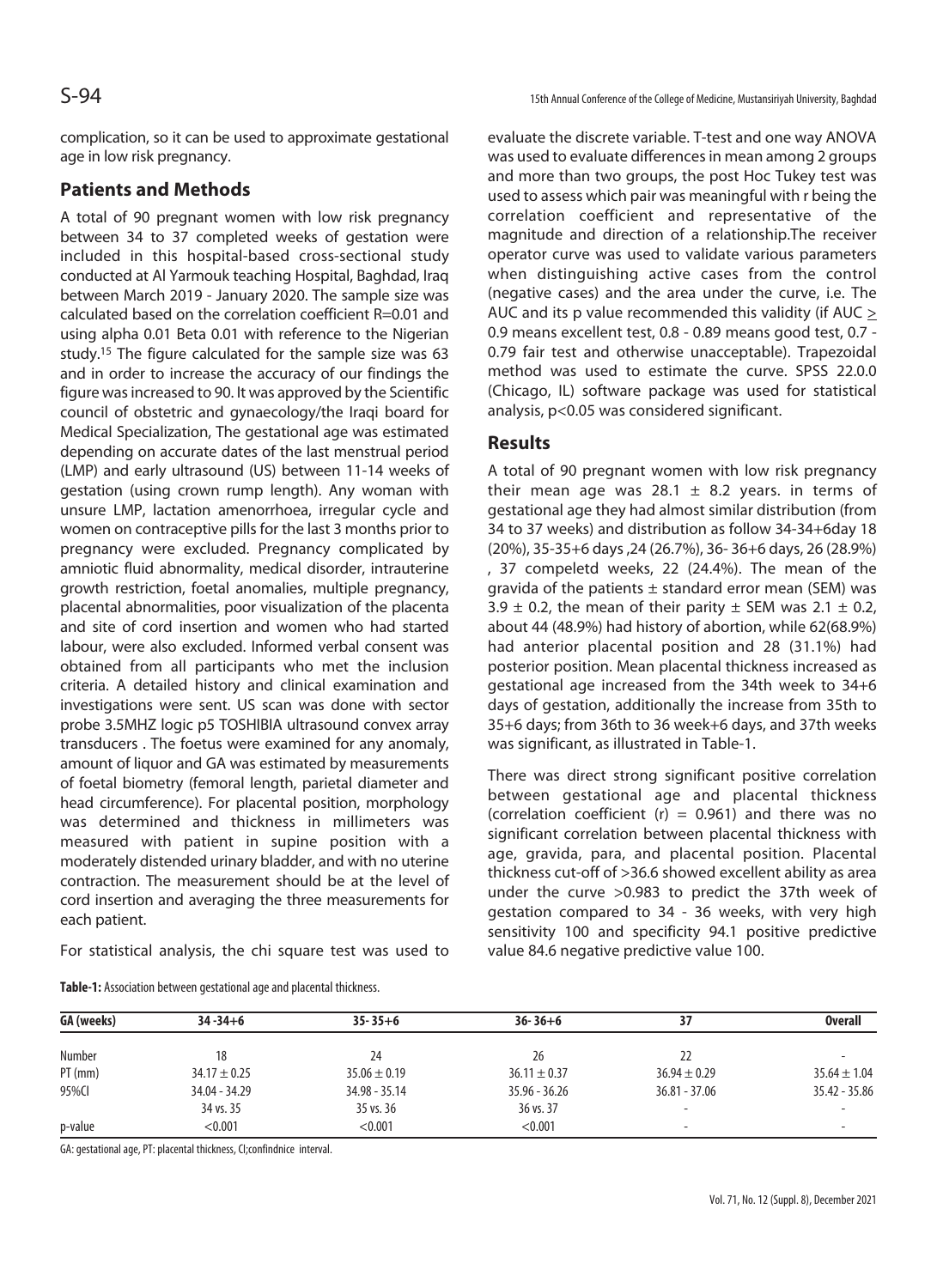

40 60 100 0 20 80 100-Specificity **Figure-1:** ROC curve placental thickness as predictor of 37th week compared to 34th - 36th weeks of GA.

### **Discussion**

100

80

60

40

20

0

Sensitivity

In the present study, mean placental thickness was 34.17 mm at 34th week of GA to 34+6 days, and its steadily (and significantly) increased through 35th to 35+6 days, and from 36 week to 36+6 days(35.06, 36.11, and 36.81 mm; respectively). Our findings were in agreement with other studies as that of Karthikeyan et al's study carried out in India. In this study they reported an increase in placental thickness from 34th to 37th week (35.55, 34.99, 37.6, and 39.33 mm; respectively) which is similar to our findings.16 Similar to Agwuna et al's study done in Nigeria, in which they assessed the relationship between GA and placental thickness from 14th to 40th weeks and found an increase in placental thickness from (36.8, 37.3, 38.3, and 39.4 mm; from 34th to 37th weeks of gestation).17 In Zaidi et al's study from Pakistan, placental thickness increased from 34th to 37th weeks of gestation (37.3, 41.1, 39.3, and 43.5 mm, respectively) which was in agreement with our findings.18 In Balakrishnan and Virudachalam's study from India they found an increase in placental thickness from (34.0, 35.2, 35.6, and 36.5 mm; from 34th to 37th weeks of gestation).19 In Mathai et al's study from India, they observed an increase in placental thickness from (35.3, 35.8, 44.1, and 38.3 mm; from 34th to 37th weeks of gestation).20 All these studies were in agreement with our findings. In the present study there was direct significant correlation between placental thikness with GA ( $r = 0.961$ , p-value <0.001), this was in agreement with other studies like, Kakumanu et al with ( $r = 0.899$ , p-value <0.001)<sup>21</sup> and with Agwuna et al's study done in the 3rd trimester ( $r =$ 0.706, p-value =  $0.01$ ).<sup>17</sup> In the present study, there was no significant difference in placental thickness according to placental position, which was in agreement with Kakumanu et al,21 which indicated that placental position is an independent factor. This observation is similar to other studies like the study by Suganya et al.22 The diagnostic performance of placental thickness appears to be excellent (since the AUC is above 0.9), which predicts high sensitivity (100%) and specificity (94.1%) in women with 37 weeks of GA. Interestingly, since the negative predictive value is higher than its positive predictive value (100% vs. 84.6%), this could indicate that it is of more value as a screening method rather than a method for confirming GA. In this study the placental thickness of more than 36.3mm was considered as a cut off value to differentiate between term and preterm gestation. Similar results were observed by Balakrishnan et al<sup>19</sup> which were 36.5±1.4 mm representing the placental thickness in pregnant women with 37 weeks of gestation. Higher level was observed by Agwuna K et al<sup>17</sup> and Ohagwu. et al<sup>15</sup> as they reported placental thickness of 39.4±3.8 mm, 43.5±5.6mm respectively. In the present study 68.9% of the participants had anterior placental position, and 31.1% had posterior placental position. This was in agreement with Kakumanu et al's study in which anterior placenta was observed in 36.7%, 22.0% in posterior position, 23.3% in fundal position and 18.0% in the lateral position.21

#### **Conclusion**

Mean placental thickness increases steadily and significantly through gestation during third trimester of the uncomplicated pregnancy. Placental thickness greater than 36.3 mm can be used as a cut off point to differentiate between term and preterm pregnancy. Placental thickness can be used as an additional parameter for accurate estimation of gestational age during third trimester of pregnancy.

**Disclaimer:** None.

**Conflict of Interest:** None.

**Source of Support:** None.

#### **Refrences**

- 1. Al Jebory HD, Alazzawy AZ. Maternal–placental growth factor and the identification of fetuses with placental intrauterine growth restriction. Mustansiriya Med J 2018;17:36-41. DOI: 10.4103/MJ.MJ\_8\_18.
- 2. Shevade S, Arole V, Bharambe V, Paranjape V. 2015. Placental